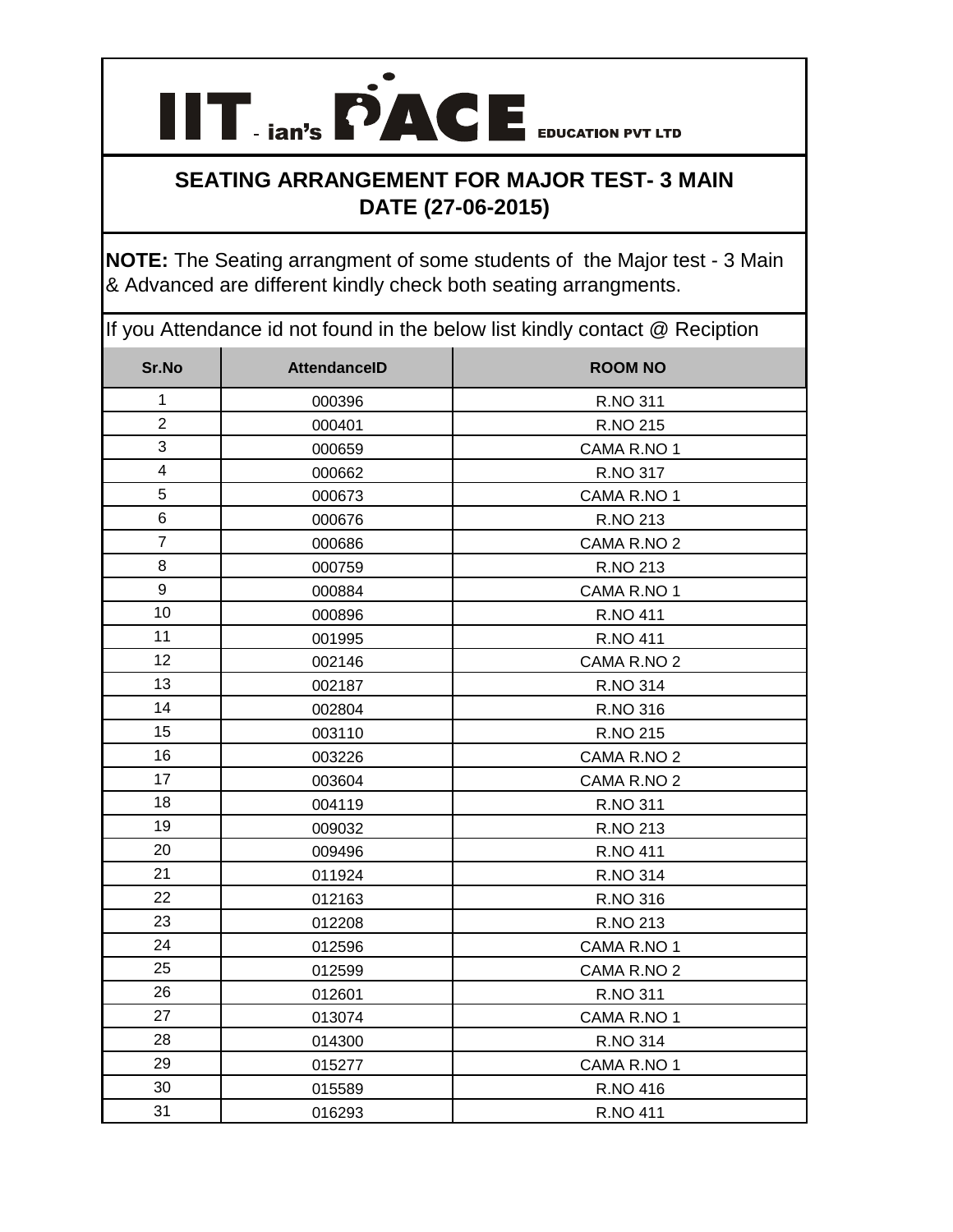| Sr.No | <b>AttendanceID</b> | <b>ROOM NO</b>  |
|-------|---------------------|-----------------|
| 32    | 016515              | R.NO 211        |
| 33    | 016522              | R.NO 311        |
| 34    | 016530              | CAMA R.NO 2     |
| 35    | 016536              | R.NO 416        |
| 36    | 016546              | R.NO 211        |
| 37    | 016547              | R.NO 416        |
| 38    | 016563              | ROOM NO 216     |
| 39    | 016564              | R.NO 211        |
| 40    | 016571              | R.NO 311        |
| 41    | 016600              | <b>R.NO 411</b> |
| 42    | 016610              | R.NO 314        |
| 43    | 016624              | R.NO 213        |
| 44    | 016627              | R.NO 314        |
| 45    | 016640              | R.NO 311        |
| 46    | 016643              | R.NO 317        |
| 47    | 016660              | R.NO 311        |
| 48    | 016667              | ROOM NO 216     |
| 49    | 016670              | R.NO 416        |
| 50    | 016674              | CAMA R.NO 1     |
| 51    | 016678              | R.NO 215        |
| 52    | 016691              | <b>R.NO 411</b> |
| 53    | 016699              | <b>LIB</b>      |
| 54    | 016712              | R.NO 311        |
| 55    | 016718              | R.NO 416        |
| 56    | 016724              | R.NO 311        |
| 57    | 016725              | CAMA R.NO 1     |
| 58    | 016728              | R.NO 311        |
| 59    | 016742              | LIB.            |
| 60    | 016745              | R.NO 316        |
| 61    | 016757              | R.NO 316        |
| 62    | 016758              | R.NO 316        |
| 63    | 016766              | R.NO 213        |
| 64    | 016780              | R.NO 215        |
| 65    | 016801              | R.NO 314        |
| 66    | 016821              | R.NO 215        |
| 67    | 016824              | R.NO 416        |
| 68    | 016826              | CAMA R.NO 2     |
| 69    | 016829              | R.NO 314        |
| 70    | 016835              | R.NO 416        |
| 71    | 016846              | R.NO 411        |
| 72    | 016849              | R.NO 314        |
| 73    | 016850              | R.NO 213        |
| 74    | 016874              | CAMA R.NO 1     |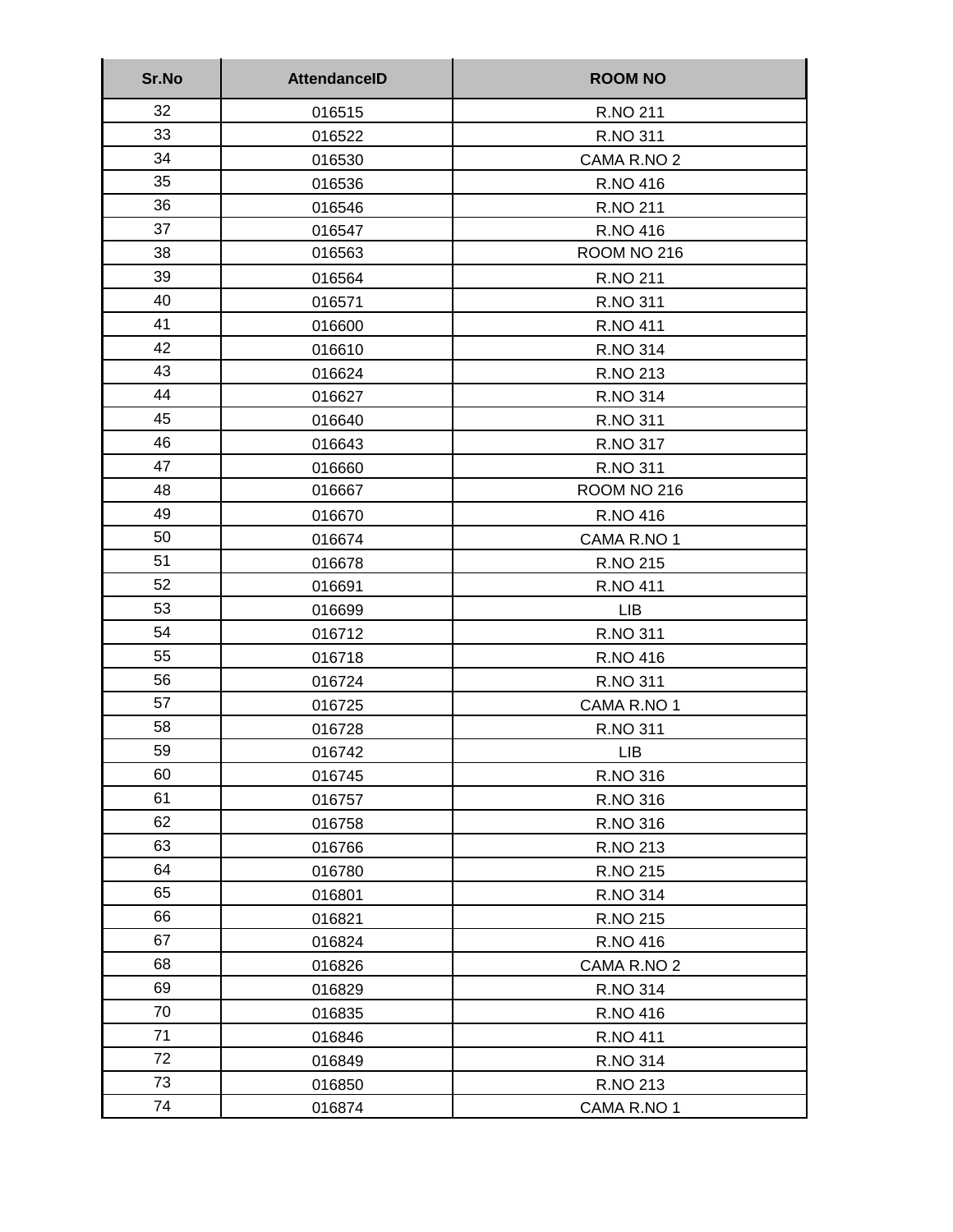| Sr.No | <b>AttendanceID</b> | <b>ROOM NO</b>  |
|-------|---------------------|-----------------|
| 75    | 016875              | R.NO 215        |
| 76    | 016889              | <b>LIB</b>      |
| 77    | 016897              | R.NO 411        |
| 78    | 016900              | R.NO 411        |
| 79    | 016907              | R.NO 213        |
| 80    | 016908              | CAMA R.NO 2     |
| 81    | 016911              | R.NO 416        |
| 82    | 016966              | R.NO 416        |
| 83    | 016987              | R.NO 215        |
| 84    | 017273              | R.NO 311        |
| 85    | 017353              | CAMA R.NO 1     |
| 86    | 017357              | R.NO 215        |
| 87    | 017358              | CAMA R.NO 1     |
| 88    | 017361              | R.NO 314        |
| 89    | 017362              | R.NO 213        |
| 90    | 017363              | R.NO 311        |
| 91    | 017398              | R.NO 311        |
| 92    | 017399              | R.NO 411        |
| 93    | 017459              | R.NO 316        |
| 94    | 017463              | <b>R.NO 411</b> |
| 95    | 017499              | R.NO 317        |
| 96    | 017522              | CAMA R.NO 1     |
| 97    | 017529              | R.NO 411        |
| 98    | 017602              | R.NO 416        |
| 99    | 017616              | R.NO 416        |
| 100   | 017664              | R.NO 215        |
| 101   | 017686              | <b>R.NO 411</b> |
| 102   | 017706              | R.NO 316        |
| 103   | 017711              | R.NO 316        |
| 104   | 017738              | CAMA R.NO 1     |
| 105   | 017741              | CAMA R.NO 1     |
| 106   | 017767              | R.NO 314        |
| 107   | 017807              | R.NO 316        |
| 108   | 017862              | R.NO 215        |
| 109   | 017904              | <b>R.NO 411</b> |
| 110   | 017942              | R.NO 213        |
| 111   | 017947              | R.NO 416        |
| 112   | 017948              | R.NO 316        |
| 113   | 017960              | <b>LIB</b>      |
| 114   | 017990              | ROOM NO 211     |
| 115   | 017995              | R.NO 311        |
| 116   | 018004              | R.NO 213        |
| 117   | 018015              | CAMA R.NO 2     |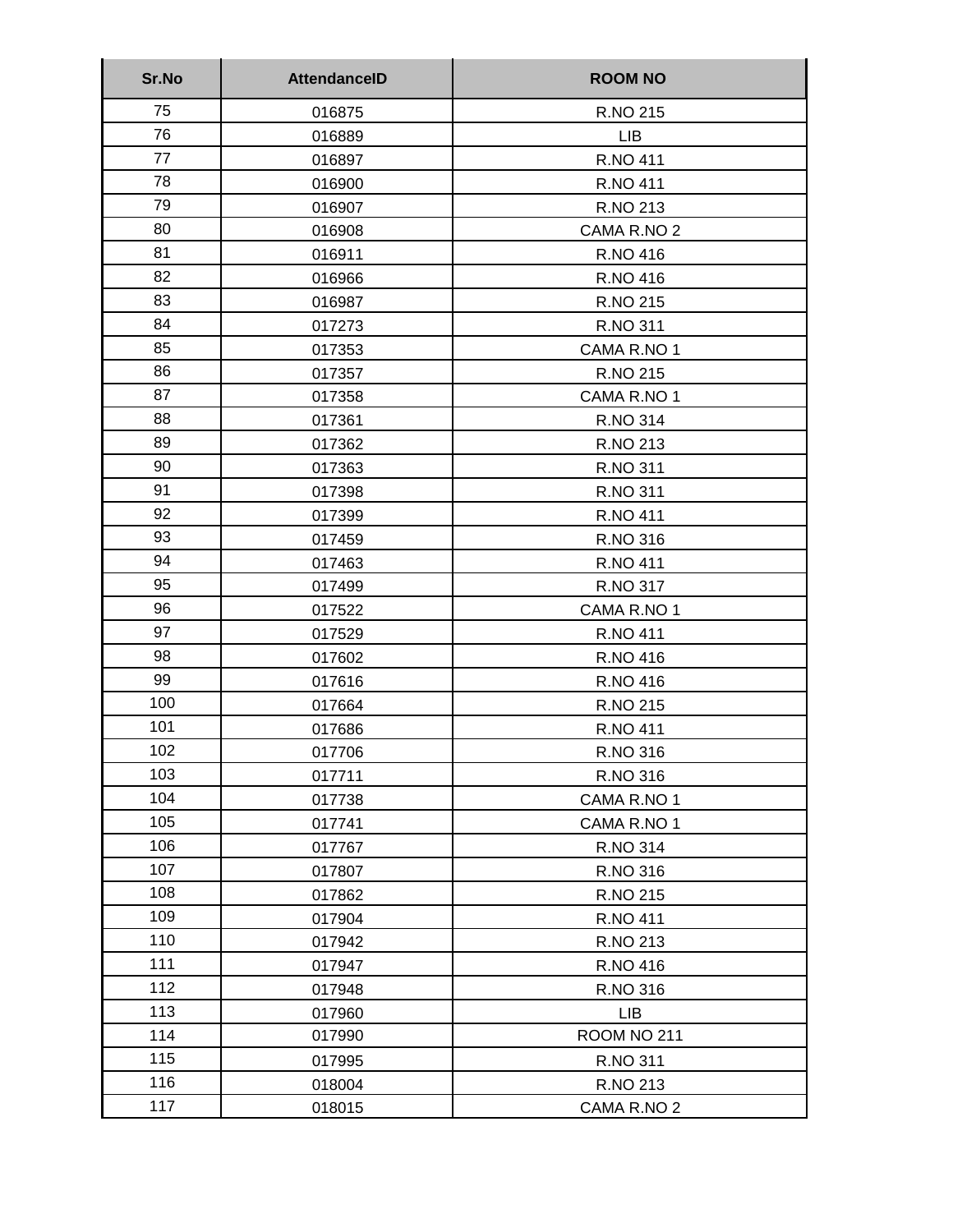| Sr.No | <b>AttendanceID</b> | <b>ROOM NO</b> |
|-------|---------------------|----------------|
| 118   | 018017              | R.NO 213       |
| 119   | 018025              | R.NO 311       |
| 120   | 018032              | CAMA R.NO 1    |
| 121   | 018034              | CAMA R.NO 1    |
| 122   | 018043              | R.NO 314       |
| 123   | 018044              | R.NO 316       |
| 124   | 018045              | ROOM NO 211    |
| 125   | 018056              | <b>LIB</b>     |
| 126   | 018060              | R.NO 213       |
| 127   | 018061              | R.NO 215       |
| 128   | 018073              | R.NO 416       |
| 129   | 018077              | CAMA R.NO 2    |
| 130   | 018080              | R.NO 213       |
| 131   | 018107              | R.NO 411       |
| 132   | 018116              | R.NO 213       |
| 133   | 018118              | R.NO 215       |
| 134   | 018130              | ROOM NO 211    |
| 135   | 018132              | R.NO 311       |
| 136   | 018136              | R.NO 314       |
| 137   | 018148              | R.NO 316       |
| 138   | 018153              | ROOM NO 216    |
| 139   | 018156              | R.NO 213       |
| 140   | 018161              | R.NO 416       |
| 141   | 018176              | ROOM NO 211    |
| 142   | 018178              | R.NO 314       |
| 143   | 018189              | R.NO 316       |
| 144   | 018193              | R.NO 411       |
| 145   | 018195              | CAMA R.NO 2    |
| 146   | 018200              | R.NO 411       |
| 147   | 018208              | R.NO 311       |
| 148   | 018210              | R.NO 416       |
| 149   | 018213              | CAMA R.NO 2    |
| 150   | 018222              | R.NO 213       |
| 151   | 018233              | R.NO 316       |
| 152   | 018249              | R.NO 213       |
| 153   | 018255              | R.NO 314       |
| 154   | 018263              | R.NO 213       |
| 155   | 018272              | CAMA R.NO 2    |
| 156   | 018275              | R.NO 314       |
| 157   | 018288              | R.NO 416       |
| 158   | 018305              | <b>LIB</b>     |
| 159   | 018310              | R.NO 213       |
| 160   | 018315              | R.NO 314       |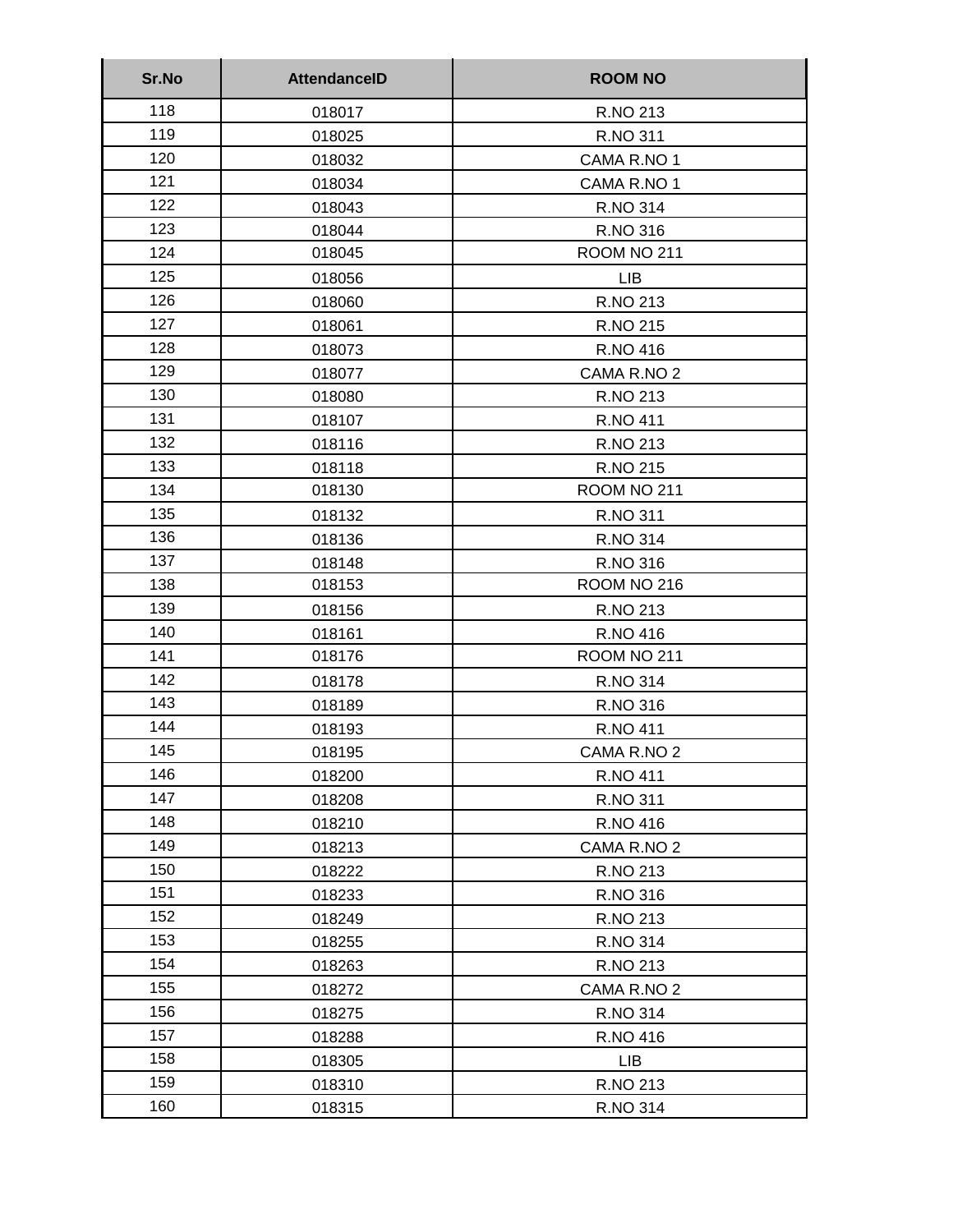| Sr.No | <b>AttendanceID</b> | <b>ROOM NO</b>  |
|-------|---------------------|-----------------|
| 161   | 018318              | R.NO 215        |
| 162   | 018319              | CAMA R.NO 2     |
| 163   | 018321              | <b>R.NO 411</b> |
| 164   | 018328              | CAMA R.NO 1     |
| 165   | 018336              | R.NO 215        |
| 166   | 018341              | R.NO 316        |
| 167   | 018346              | <b>R.NO 411</b> |
| 168   | 018351              | <b>LIB</b>      |
| 169   | 018355              | R.NO 416        |
| 170   | 018358              | R.NO 311        |
| 171   | 018362              | R.NO 411        |
| 172   | 018363              | R.NO 316        |
| 173   | 018365              | <b>R.NO 411</b> |
| 174   | 018371              | R.NO 213        |
| 175   | 018372              | R.NO 215        |
| 176   | 018374              | CAMA R.NO 2     |
| 177   | 018377              | CAMA R.NO 1     |
| 178   | 018394              | ROOM NO 216     |
| 179   | 018397              | ROOM NO 211     |
| 180   | 018412              | R.NO 316        |
| 181   | 018425              | R.NO 316        |
| 182   | 018432              | R.NO 317        |
| 183   | 018435              | R.NO 213        |
| 184   | 018437              | ROOM NO 211     |
| 185   | 018441              | R.NO 215        |
| 186   | 018442              | CAMA R.NO 1     |
| 187   | 018443              | R.NO 213        |
| 188   | 018449              | R.NO 213        |
| 189   | 018453              | R.NO 316        |
| 190   | 018456              | CAMA R.NO 1     |
| 191   | 018483              | R.NO 314        |
| 192   | 018496              | R.NO 317        |
| 193   | 018512              | CAMA R.NO 2     |
| 194   | 018515              | R.NO 215        |
| 195   | 018518              | CAMA R.NO 1     |
| 196   | 018520              | CAMA R.NO 1     |
| 197   | 018532              | R.NO 215        |
| 198   | 018533              | R.NO 416        |
| 199   | 018543              | R.NO 215        |
| 200   | 018547              | R.NO 311        |
| 201   | 018555              | R.NO 317        |
| 202   | 018560              | R.NO 416        |
| 203   | 018561              | CAMA R.NO 2     |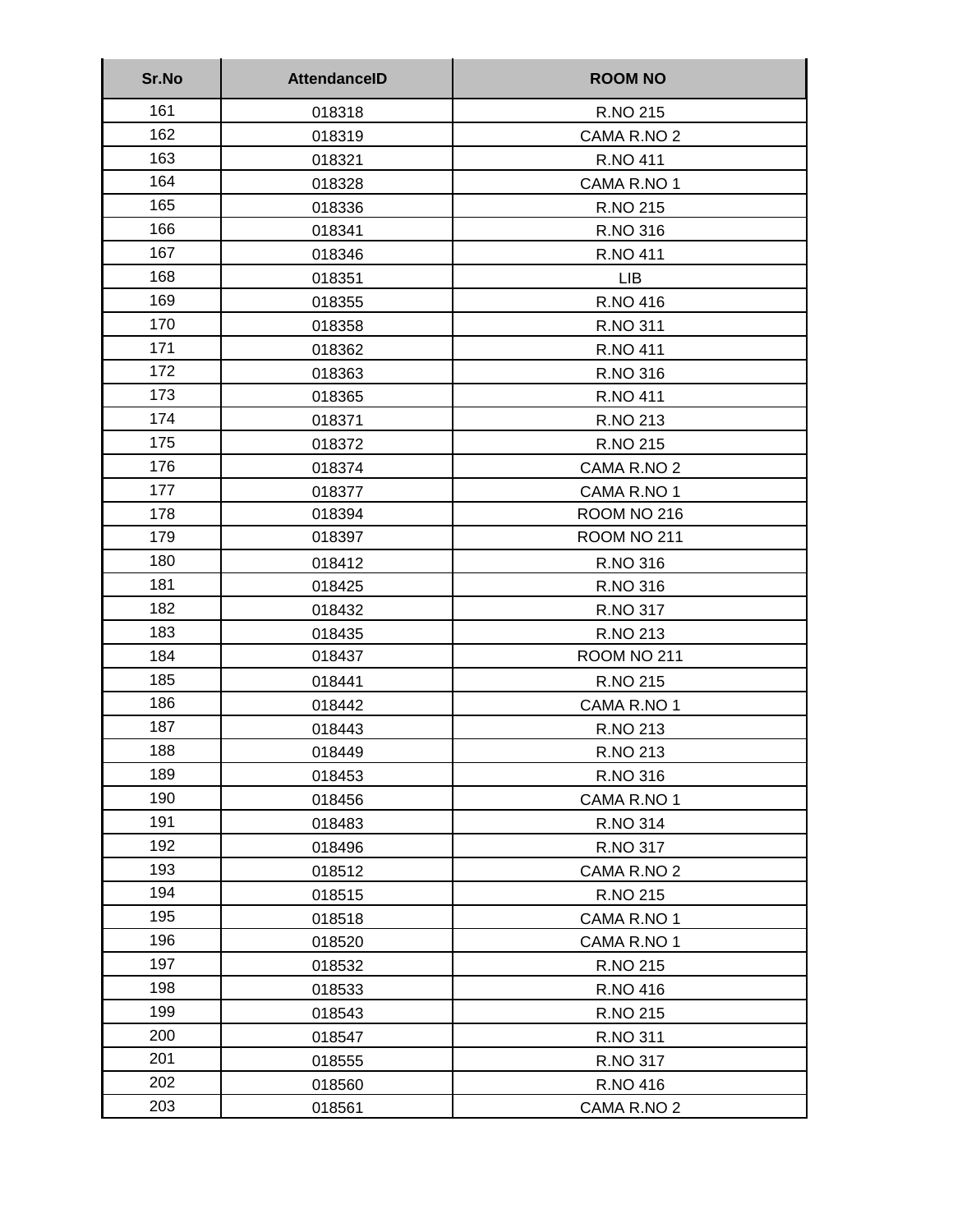| Sr.No | <b>AttendanceID</b> | <b>ROOM NO</b> |
|-------|---------------------|----------------|
| 204   | 018565              | R.NO 316       |
| 205   | 018570              | R.NO 316       |
| 206   | 018572              | CAMA R.NO 2    |
| 207   | 018582              | ROOM NO 216    |
| 208   | 018585              | R.NO 213       |
| 209   | 018586              | R.NO 416       |
| 210   | 018599              | R.NO 316       |
| 211   | 018600              | CAMA R.NO 1    |
| 212   | 018601              | R.NO 215       |
| 213   | 018610              | R.NO 314       |
| 214   | 018611              | R.NO 213       |
| 215   | 018613              | CAMA R.NO 1    |
| 216   | 018631              | ROOM NO 216    |
| 217   | 018638              | R.NO 416       |
| 218   | 018644              | R.NO 314       |
| 219   | 018648              | R.NO 316       |
| 220   | 018659              | ROOM NO 216    |
| 221   | 018660              | ROOM NO 211    |
| 222   | 018661              | ROOM NO 211    |
| 223   | 018665              | R.NO 213       |
| 224   | 018667              | R.NO 215       |
| 225   | 018682              | R.NO 211       |
| 226   | 018686              | R.NO 416       |
| 227   | 018690              | <b>LIB</b>     |
| 228   | 018694              | CAMA R.NO 1    |
| 229   | 018702              | R.NO 213       |
| 230   | 018706              | ROOM NO 216    |
| 231   | 018711              | <b>LIB</b>     |
| 232   | 018716              | R.NO 316       |
| 233   | 018722              | CAMA R.NO 2    |
| 234   | 018725              | R.NO 316       |
| 235   | 018726              | R.NO 416       |
| 236   | 018728              | R.NO 311       |
| 237   | 018729              | CAMA R.NO 1    |
| 238   | 018731              | R.NO 213       |
| 239   | 018732              | CAMA R.NO 2    |
| 240   | 018734              | R.NO 317       |
| 241   | 018735              | R.NO 213       |
| 242   | 018736              | R.NO 316       |
| 243   | 018739              | R.NO 215       |
| 244   | 018747              | R.NO 213       |
| 245   | 018753              | R.NO 316       |
| 246   | 018756              | R.NO 213       |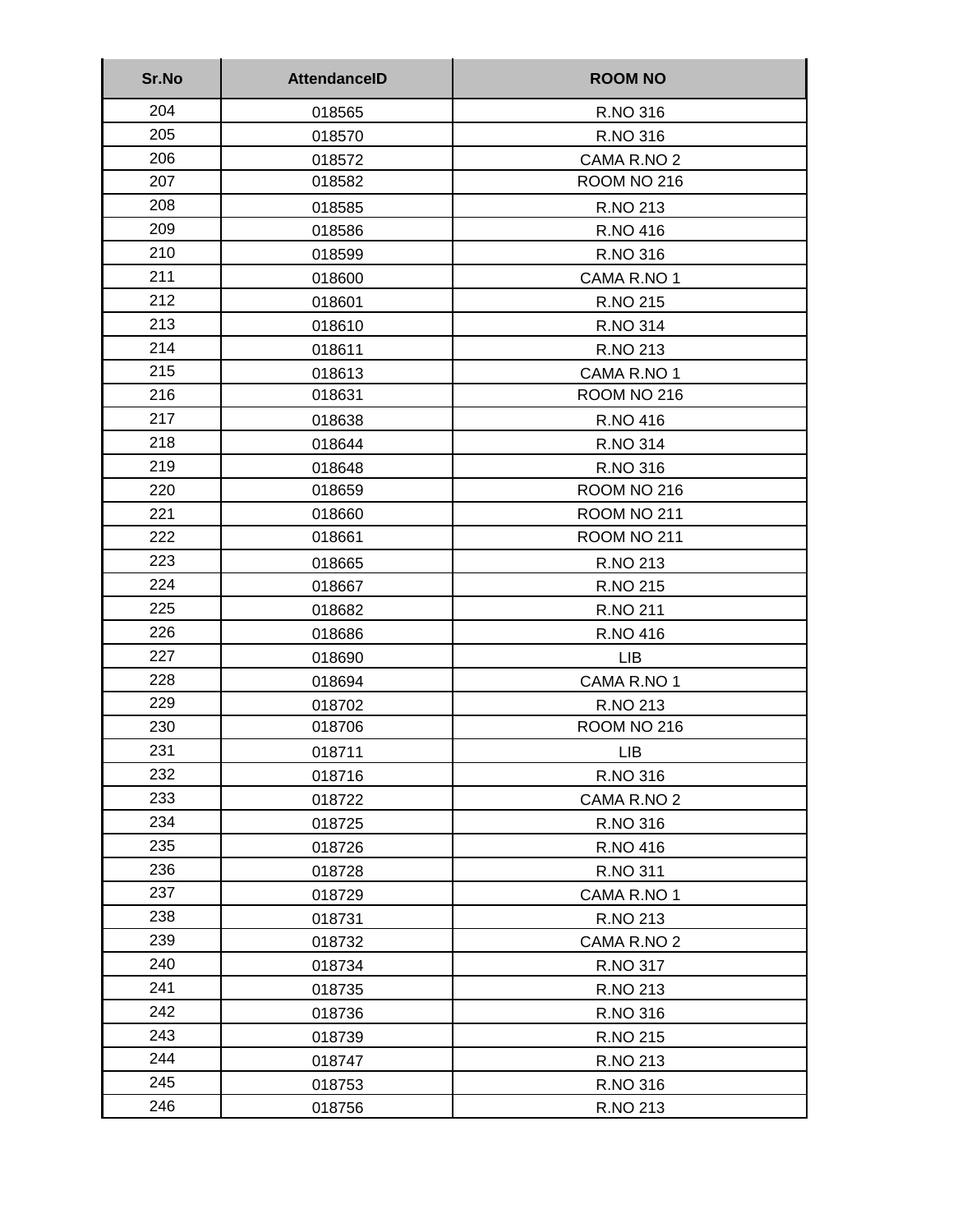| Sr.No                           | <b>AttendanceID</b>                            | <b>ROOM NO</b>                                           |
|---------------------------------|------------------------------------------------|----------------------------------------------------------|
| 247                             | 018757                                         | R.NO 311                                                 |
| 248                             | 018773                                         | <b>LIB</b>                                               |
| 249                             | 018776                                         | R.NO 314                                                 |
| 250                             | 018780                                         | R.NO 314                                                 |
| 251                             |                                                |                                                          |
|                                 | 018781                                         | CAMA R.NO 1                                              |
| 252                             | 018785                                         | R.NO 416                                                 |
| 253                             | 018804                                         | R.NO 215                                                 |
| 254                             | 018811                                         | <b>R.NO 314</b>                                          |
| 255                             | 018834                                         | R.NO 215                                                 |
| 256                             | 018835                                         | <b>R.NO 314</b>                                          |
| 257                             | 018836                                         | R.NO 215                                                 |
| 258                             | 018889                                         | <b>R.NO 411</b>                                          |
| 259                             | 018913                                         | CAMA R.NO 2                                              |
| 260                             |                                                |                                                          |
|                                 | 018919                                         | R.NO 215                                                 |
| 261                             | 018927                                         | R.NO 213                                                 |
| 262                             | 018931                                         | R.NO 311                                                 |
| 263                             | 018935                                         | <b>LIB</b>                                               |
| 264                             | 018938                                         | ROOM NO 216                                              |
| 265                             | 018994                                         | R.NO 411                                                 |
| 266                             | 018997                                         | CAMA R.NO 2                                              |
| 267                             | 019001                                         | R.NO 311                                                 |
| 268                             | 019007                                         | ROOM NO 211                                              |
| 269                             | 019009                                         | <b>R.NO 314</b>                                          |
| 270                             | 019025                                         | R.NO 317                                                 |
| 271                             | 019027                                         | <b>LIB</b>                                               |
| 272                             | 019028                                         | CAMA R.NO 1                                              |
| 273<br>274                      | 019031                                         | R.NO 213<br>R.NO 213                                     |
| 275                             | 019048<br>019050                               | ROOM NO 211                                              |
| 276                             | 019051                                         | R.NO 411                                                 |
| 277                             | 019085                                         | <b>LIB</b>                                               |
| 278                             | 019102                                         | R.NO 416                                                 |
| 279                             | 019105                                         | R.NO 311                                                 |
| 280                             | 019118                                         | CAMA R.NO 1                                              |
| 281                             | 019119                                         | R.NO 215                                                 |
| 282                             | 019127                                         | <b>LIB</b>                                               |
| 283<br>284                      | 019139<br>019164                               | <b>R.NO 411</b><br>R.NO 317                              |
| 285                             | 019172                                         | CAMA R.NO 1                                              |
| 286                             | 019176                                         | R.NO 416                                                 |
| 287                             | 019182                                         | CAMA R.NO 2                                              |
| 288                             | 019203                                         | CAMA R.NO 2                                              |
| 289                             | 019204                                         | <b>LIB</b>                                               |
| 290                             | 019228                                         | ROOM NO 211                                              |
|                                 |                                                |                                                          |
|                                 |                                                |                                                          |
|                                 |                                                |                                                          |
|                                 |                                                |                                                          |
| 291<br>292<br>293<br>294<br>295 | 019261<br>019314<br>019318<br>019319<br>019320 | R.NO 416<br>R.NO 311<br>R.NO 416<br>R.NO 314<br>R.NO 213 |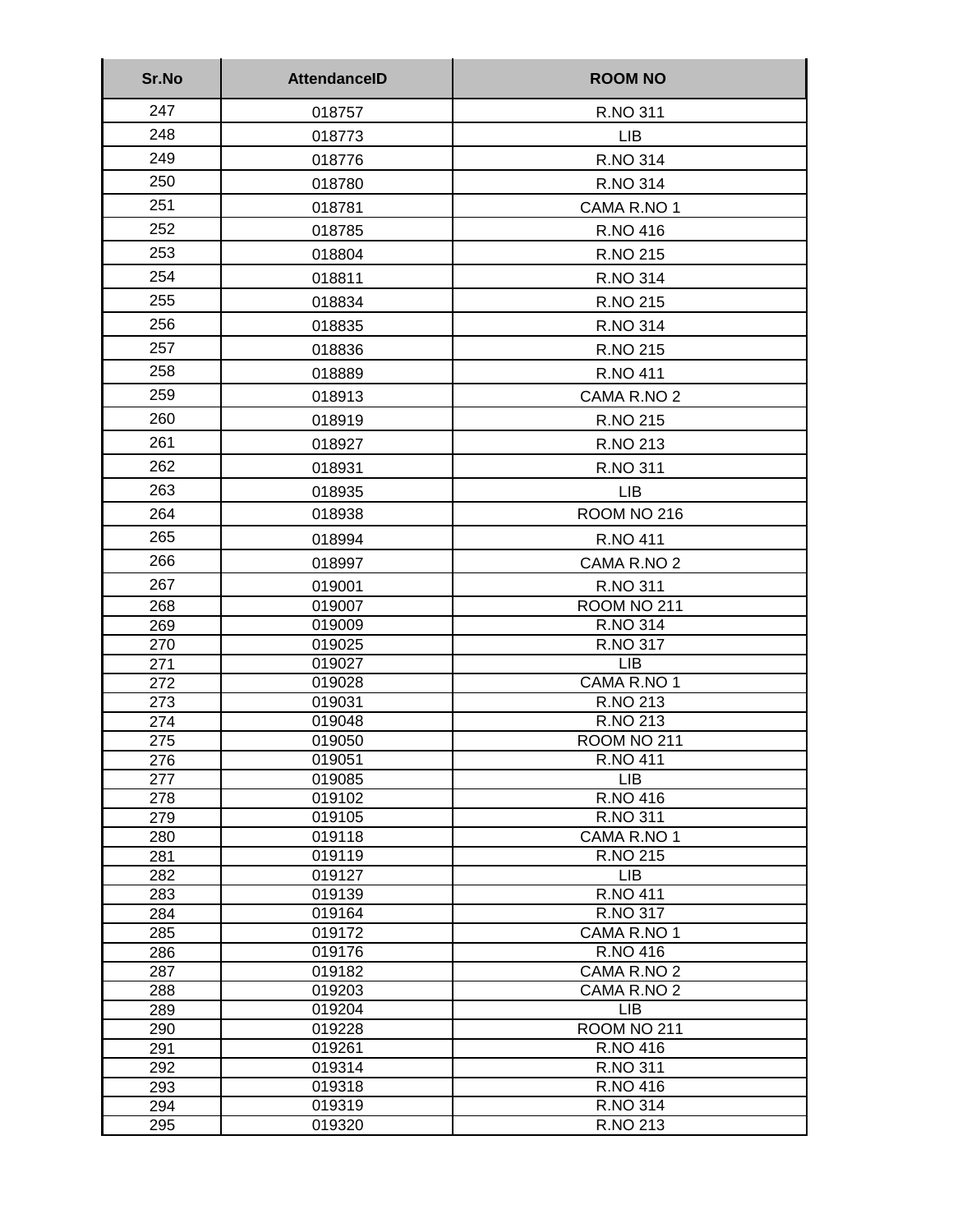| Sr.No      | <b>AttendancelD</b> | <b>ROOM NO</b>             |
|------------|---------------------|----------------------------|
| 296        | 019322              | R.NO 314                   |
| 297        | 019325              | R.NO 416                   |
| 298        | 019330              | R.NO 416                   |
| 299        | 019366              | CAMA R.NO 1                |
| 300        | 019399              | R.NO 316                   |
| 301        | 019438              | ROOM NO 216                |
| 302        | 019494              | <b>R.NO 314</b>            |
| 303        | 019544              | ROOM NO 216                |
| 304        | 019556              | CAMA R.NO 2                |
| 305        | 019579              | CAMA R.NO 2                |
| 306        | 019591              | R.NO 317                   |
| 307        | 019643              | CAMA R.NO 1                |
| 308        | 019662              | ROOM NO 216                |
| 309        | 019674              | R.NO 213                   |
| 310        | 019679              | ROOM NO 216                |
| 311        | 019736              | R.NO 311                   |
| 312        | 019746              | R.NO 215                   |
| 313        | 019760              | R.NO 311                   |
| 314        | 019776              | R.NO 316                   |
| 315        | 019792              | <b>LIB</b>                 |
| 316        | 019801              | R.NO 213                   |
| 317        | 019808              | <b>LIB</b>                 |
| 318        | 019809              | R.NO 317                   |
| 319        | 019813              | R.NO 416                   |
| 320        | 019835              | R.NO 317                   |
| 321        | 019919              | R.NO 416                   |
| 322        | 019924              | ROOM NO 211                |
| 323        | 019933              | R.NO 316                   |
| 324        | 019941              | R.NO 311                   |
| 325        | 019943<br>019975    | R.NO 416                   |
| 326        | 019990              | R.NO 416                   |
| 327        | 020047              | CAMA R.NO 2<br>CAMA R.NO 2 |
| 328<br>329 | 020063              | R.NO 317                   |
| 330        | 020064              | R.NO 314                   |
| 331        | 020067              | ROOM NO 216                |
| 332        | 020083              | <b>R.NO 411</b>            |
| 333        | 020092              | CAMA R.NO 1                |
| 334        | 020098              | R.NO 213                   |
| 335        | 020107              | CAMA R.NO 2                |
| 336        | 020112              | <b>ROOM NO 211</b>         |
| 337        | 020115              | R.NO 215                   |
| 338        | 020132              | CAMA R.NO 2                |
| 339        | 020133              | R.NO 411                   |
| 340        | 020135              | R.NO 316                   |
| 341        | 020140              | ROOM NO 211                |
| 342        | 020141              | R.NO 314                   |
| 343        | 020142              | R.NO 317                   |
| 344        | 020151              | R.NO 416                   |
| 345        | 020204              | R.NO 416                   |
| 346        | 020223              | R.NO 314                   |
| 347        | 020225              | R.NO 311                   |
| 348        | 020231              | R.NO 213                   |
| 349        | 020251              | R.NO 416                   |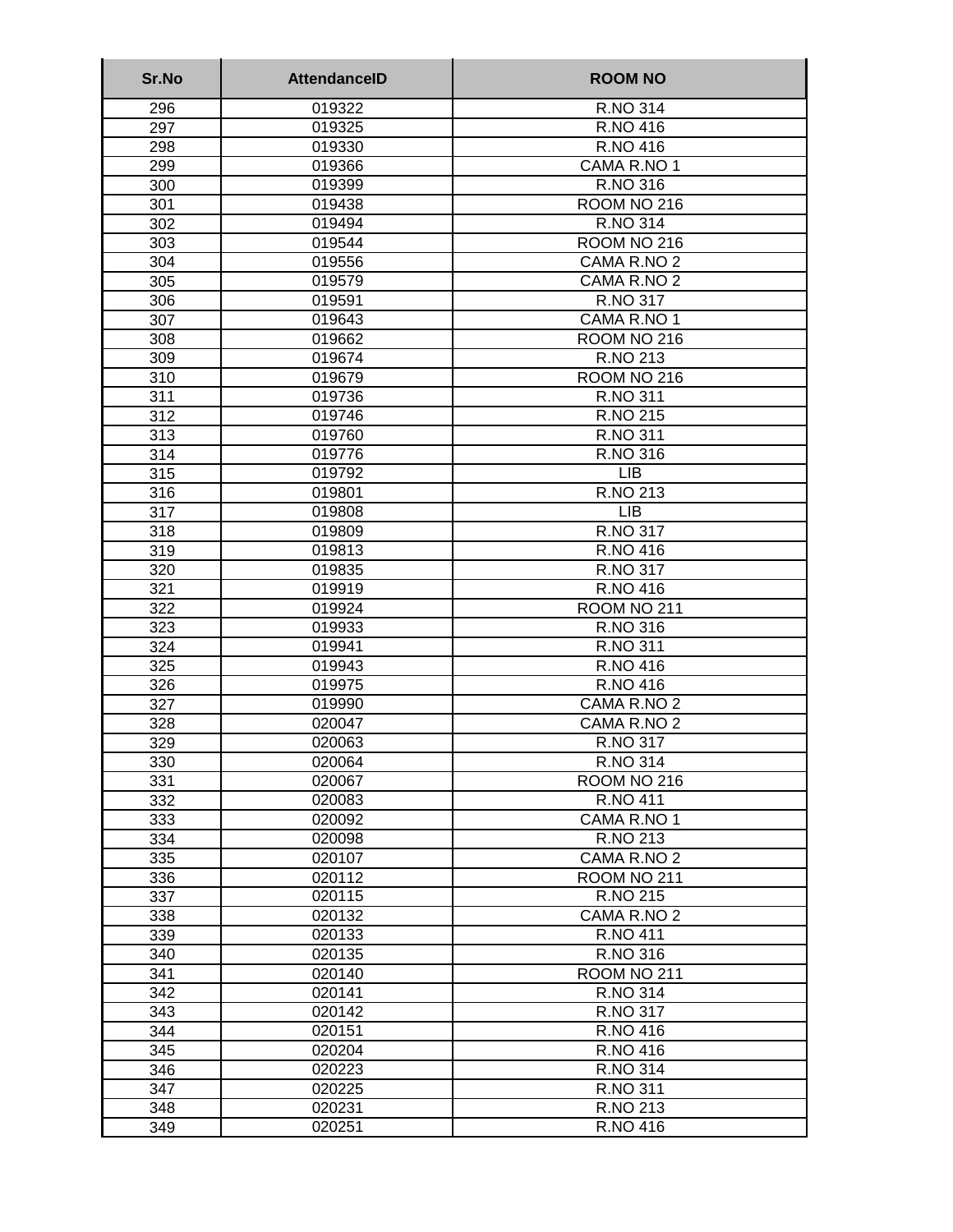| 350<br>R.NO 311<br>020252<br>351<br>020273<br>R.NO 311<br><b>R.NO 411</b><br>352<br>020278<br>CAMA R.NO 1<br>353<br>020279<br>354<br>ROOM NO 211<br>020282<br>355<br>020302<br><b>R.NO 314</b><br><b>R.NO 314</b><br>356<br>020341<br>020359<br>CAMA R.NO 2<br>357<br>358<br>CAMA R.NO 1<br>020367<br>359<br>ROOM NO 211<br>020385<br>360<br>020407<br>R.NO 316<br>CAMA R.NO 2<br>361<br>020410<br>362<br>020419<br>R.NO 317<br>R.NO 314<br>363<br>020452<br>R.NO 215<br>364<br>020459<br>365<br>020460<br>R.NO 311<br>366<br>ROOM NO 216<br>020527<br>R.NO 213<br>367<br>020529<br>R.NO 416<br>368<br>020568<br>369<br><b>LIB</b><br>020611<br>370<br><b>R.NO 411</b><br>020623<br>371<br>R.NO 215<br>020653<br>372<br>R.NO 316<br>020693<br>373<br>020782<br><b>R.NO 314</b><br>374<br>ROOM NO 216<br>020843<br>375<br>R.NO 311<br>020867<br>376<br>020870<br>R.NO 416<br>R.NO 416<br>377<br>020883<br>ROOM NO 216<br>378<br>020885<br>R.NO 316<br>379<br>020889<br>CAMA R.NO 1<br>380<br>020893<br>381<br>020913<br>ROOM NO 216<br>382<br>020916<br>ROOM NO 216<br>383<br>020922<br>R.NO 311<br>020927<br>ROOM NO 216<br>384<br><b>LIB</b><br>385<br>020930<br>R.NO 311<br>386<br>020937<br>CAMA R.NO 1<br>387<br>020940<br>388<br>020944<br>ROOM NO 211<br>389<br>020949<br>ROOM NO 211<br>390<br>020961<br>CAMA R.NO 2<br>020962<br>R.NO 316<br>391<br>392<br>020981<br>R.NO 311<br>393<br><b>R.NO 411</b><br>020988<br>394<br>R.NO 316<br>021001<br>395<br>021004<br>CAMA R.NO 1<br>396<br>R.NO 317<br>021007<br>397<br>R.NO 316<br>021010<br>398<br>021013<br>R.NO 215<br>399<br>021019<br>R.NO 416<br>400<br>021026<br>ROOM NO 216<br>401<br>021032<br>R.NO 311<br>R.NO 215<br>021034<br>402 | Sr.No | <b>AttendancelD</b> | <b>ROOM NO</b> |
|------------------------------------------------------------------------------------------------------------------------------------------------------------------------------------------------------------------------------------------------------------------------------------------------------------------------------------------------------------------------------------------------------------------------------------------------------------------------------------------------------------------------------------------------------------------------------------------------------------------------------------------------------------------------------------------------------------------------------------------------------------------------------------------------------------------------------------------------------------------------------------------------------------------------------------------------------------------------------------------------------------------------------------------------------------------------------------------------------------------------------------------------------------------------------------------------------------------------------------------------------------------------------------------------------------------------------------------------------------------------------------------------------------------------------------------------------------------------------------------------------------------------------------------------------------------------------------------------------------------------------------------------------------------------------------------------------|-------|---------------------|----------------|
|                                                                                                                                                                                                                                                                                                                                                                                                                                                                                                                                                                                                                                                                                                                                                                                                                                                                                                                                                                                                                                                                                                                                                                                                                                                                                                                                                                                                                                                                                                                                                                                                                                                                                                      |       |                     |                |
|                                                                                                                                                                                                                                                                                                                                                                                                                                                                                                                                                                                                                                                                                                                                                                                                                                                                                                                                                                                                                                                                                                                                                                                                                                                                                                                                                                                                                                                                                                                                                                                                                                                                                                      |       |                     |                |
|                                                                                                                                                                                                                                                                                                                                                                                                                                                                                                                                                                                                                                                                                                                                                                                                                                                                                                                                                                                                                                                                                                                                                                                                                                                                                                                                                                                                                                                                                                                                                                                                                                                                                                      |       |                     |                |
|                                                                                                                                                                                                                                                                                                                                                                                                                                                                                                                                                                                                                                                                                                                                                                                                                                                                                                                                                                                                                                                                                                                                                                                                                                                                                                                                                                                                                                                                                                                                                                                                                                                                                                      |       |                     |                |
|                                                                                                                                                                                                                                                                                                                                                                                                                                                                                                                                                                                                                                                                                                                                                                                                                                                                                                                                                                                                                                                                                                                                                                                                                                                                                                                                                                                                                                                                                                                                                                                                                                                                                                      |       |                     |                |
|                                                                                                                                                                                                                                                                                                                                                                                                                                                                                                                                                                                                                                                                                                                                                                                                                                                                                                                                                                                                                                                                                                                                                                                                                                                                                                                                                                                                                                                                                                                                                                                                                                                                                                      |       |                     |                |
|                                                                                                                                                                                                                                                                                                                                                                                                                                                                                                                                                                                                                                                                                                                                                                                                                                                                                                                                                                                                                                                                                                                                                                                                                                                                                                                                                                                                                                                                                                                                                                                                                                                                                                      |       |                     |                |
|                                                                                                                                                                                                                                                                                                                                                                                                                                                                                                                                                                                                                                                                                                                                                                                                                                                                                                                                                                                                                                                                                                                                                                                                                                                                                                                                                                                                                                                                                                                                                                                                                                                                                                      |       |                     |                |
|                                                                                                                                                                                                                                                                                                                                                                                                                                                                                                                                                                                                                                                                                                                                                                                                                                                                                                                                                                                                                                                                                                                                                                                                                                                                                                                                                                                                                                                                                                                                                                                                                                                                                                      |       |                     |                |
|                                                                                                                                                                                                                                                                                                                                                                                                                                                                                                                                                                                                                                                                                                                                                                                                                                                                                                                                                                                                                                                                                                                                                                                                                                                                                                                                                                                                                                                                                                                                                                                                                                                                                                      |       |                     |                |
|                                                                                                                                                                                                                                                                                                                                                                                                                                                                                                                                                                                                                                                                                                                                                                                                                                                                                                                                                                                                                                                                                                                                                                                                                                                                                                                                                                                                                                                                                                                                                                                                                                                                                                      |       |                     |                |
|                                                                                                                                                                                                                                                                                                                                                                                                                                                                                                                                                                                                                                                                                                                                                                                                                                                                                                                                                                                                                                                                                                                                                                                                                                                                                                                                                                                                                                                                                                                                                                                                                                                                                                      |       |                     |                |
|                                                                                                                                                                                                                                                                                                                                                                                                                                                                                                                                                                                                                                                                                                                                                                                                                                                                                                                                                                                                                                                                                                                                                                                                                                                                                                                                                                                                                                                                                                                                                                                                                                                                                                      |       |                     |                |
|                                                                                                                                                                                                                                                                                                                                                                                                                                                                                                                                                                                                                                                                                                                                                                                                                                                                                                                                                                                                                                                                                                                                                                                                                                                                                                                                                                                                                                                                                                                                                                                                                                                                                                      |       |                     |                |
|                                                                                                                                                                                                                                                                                                                                                                                                                                                                                                                                                                                                                                                                                                                                                                                                                                                                                                                                                                                                                                                                                                                                                                                                                                                                                                                                                                                                                                                                                                                                                                                                                                                                                                      |       |                     |                |
|                                                                                                                                                                                                                                                                                                                                                                                                                                                                                                                                                                                                                                                                                                                                                                                                                                                                                                                                                                                                                                                                                                                                                                                                                                                                                                                                                                                                                                                                                                                                                                                                                                                                                                      |       |                     |                |
|                                                                                                                                                                                                                                                                                                                                                                                                                                                                                                                                                                                                                                                                                                                                                                                                                                                                                                                                                                                                                                                                                                                                                                                                                                                                                                                                                                                                                                                                                                                                                                                                                                                                                                      |       |                     |                |
|                                                                                                                                                                                                                                                                                                                                                                                                                                                                                                                                                                                                                                                                                                                                                                                                                                                                                                                                                                                                                                                                                                                                                                                                                                                                                                                                                                                                                                                                                                                                                                                                                                                                                                      |       |                     |                |
|                                                                                                                                                                                                                                                                                                                                                                                                                                                                                                                                                                                                                                                                                                                                                                                                                                                                                                                                                                                                                                                                                                                                                                                                                                                                                                                                                                                                                                                                                                                                                                                                                                                                                                      |       |                     |                |
|                                                                                                                                                                                                                                                                                                                                                                                                                                                                                                                                                                                                                                                                                                                                                                                                                                                                                                                                                                                                                                                                                                                                                                                                                                                                                                                                                                                                                                                                                                                                                                                                                                                                                                      |       |                     |                |
|                                                                                                                                                                                                                                                                                                                                                                                                                                                                                                                                                                                                                                                                                                                                                                                                                                                                                                                                                                                                                                                                                                                                                                                                                                                                                                                                                                                                                                                                                                                                                                                                                                                                                                      |       |                     |                |
|                                                                                                                                                                                                                                                                                                                                                                                                                                                                                                                                                                                                                                                                                                                                                                                                                                                                                                                                                                                                                                                                                                                                                                                                                                                                                                                                                                                                                                                                                                                                                                                                                                                                                                      |       |                     |                |
|                                                                                                                                                                                                                                                                                                                                                                                                                                                                                                                                                                                                                                                                                                                                                                                                                                                                                                                                                                                                                                                                                                                                                                                                                                                                                                                                                                                                                                                                                                                                                                                                                                                                                                      |       |                     |                |
|                                                                                                                                                                                                                                                                                                                                                                                                                                                                                                                                                                                                                                                                                                                                                                                                                                                                                                                                                                                                                                                                                                                                                                                                                                                                                                                                                                                                                                                                                                                                                                                                                                                                                                      |       |                     |                |
|                                                                                                                                                                                                                                                                                                                                                                                                                                                                                                                                                                                                                                                                                                                                                                                                                                                                                                                                                                                                                                                                                                                                                                                                                                                                                                                                                                                                                                                                                                                                                                                                                                                                                                      |       |                     |                |
|                                                                                                                                                                                                                                                                                                                                                                                                                                                                                                                                                                                                                                                                                                                                                                                                                                                                                                                                                                                                                                                                                                                                                                                                                                                                                                                                                                                                                                                                                                                                                                                                                                                                                                      |       |                     |                |
|                                                                                                                                                                                                                                                                                                                                                                                                                                                                                                                                                                                                                                                                                                                                                                                                                                                                                                                                                                                                                                                                                                                                                                                                                                                                                                                                                                                                                                                                                                                                                                                                                                                                                                      |       |                     |                |
|                                                                                                                                                                                                                                                                                                                                                                                                                                                                                                                                                                                                                                                                                                                                                                                                                                                                                                                                                                                                                                                                                                                                                                                                                                                                                                                                                                                                                                                                                                                                                                                                                                                                                                      |       |                     |                |
|                                                                                                                                                                                                                                                                                                                                                                                                                                                                                                                                                                                                                                                                                                                                                                                                                                                                                                                                                                                                                                                                                                                                                                                                                                                                                                                                                                                                                                                                                                                                                                                                                                                                                                      |       |                     |                |
|                                                                                                                                                                                                                                                                                                                                                                                                                                                                                                                                                                                                                                                                                                                                                                                                                                                                                                                                                                                                                                                                                                                                                                                                                                                                                                                                                                                                                                                                                                                                                                                                                                                                                                      |       |                     |                |
|                                                                                                                                                                                                                                                                                                                                                                                                                                                                                                                                                                                                                                                                                                                                                                                                                                                                                                                                                                                                                                                                                                                                                                                                                                                                                                                                                                                                                                                                                                                                                                                                                                                                                                      |       |                     |                |
|                                                                                                                                                                                                                                                                                                                                                                                                                                                                                                                                                                                                                                                                                                                                                                                                                                                                                                                                                                                                                                                                                                                                                                                                                                                                                                                                                                                                                                                                                                                                                                                                                                                                                                      |       |                     |                |
|                                                                                                                                                                                                                                                                                                                                                                                                                                                                                                                                                                                                                                                                                                                                                                                                                                                                                                                                                                                                                                                                                                                                                                                                                                                                                                                                                                                                                                                                                                                                                                                                                                                                                                      |       |                     |                |
|                                                                                                                                                                                                                                                                                                                                                                                                                                                                                                                                                                                                                                                                                                                                                                                                                                                                                                                                                                                                                                                                                                                                                                                                                                                                                                                                                                                                                                                                                                                                                                                                                                                                                                      |       |                     |                |
|                                                                                                                                                                                                                                                                                                                                                                                                                                                                                                                                                                                                                                                                                                                                                                                                                                                                                                                                                                                                                                                                                                                                                                                                                                                                                                                                                                                                                                                                                                                                                                                                                                                                                                      |       |                     |                |
|                                                                                                                                                                                                                                                                                                                                                                                                                                                                                                                                                                                                                                                                                                                                                                                                                                                                                                                                                                                                                                                                                                                                                                                                                                                                                                                                                                                                                                                                                                                                                                                                                                                                                                      |       |                     |                |
|                                                                                                                                                                                                                                                                                                                                                                                                                                                                                                                                                                                                                                                                                                                                                                                                                                                                                                                                                                                                                                                                                                                                                                                                                                                                                                                                                                                                                                                                                                                                                                                                                                                                                                      |       |                     |                |
|                                                                                                                                                                                                                                                                                                                                                                                                                                                                                                                                                                                                                                                                                                                                                                                                                                                                                                                                                                                                                                                                                                                                                                                                                                                                                                                                                                                                                                                                                                                                                                                                                                                                                                      |       |                     |                |
|                                                                                                                                                                                                                                                                                                                                                                                                                                                                                                                                                                                                                                                                                                                                                                                                                                                                                                                                                                                                                                                                                                                                                                                                                                                                                                                                                                                                                                                                                                                                                                                                                                                                                                      |       |                     |                |
|                                                                                                                                                                                                                                                                                                                                                                                                                                                                                                                                                                                                                                                                                                                                                                                                                                                                                                                                                                                                                                                                                                                                                                                                                                                                                                                                                                                                                                                                                                                                                                                                                                                                                                      |       |                     |                |
|                                                                                                                                                                                                                                                                                                                                                                                                                                                                                                                                                                                                                                                                                                                                                                                                                                                                                                                                                                                                                                                                                                                                                                                                                                                                                                                                                                                                                                                                                                                                                                                                                                                                                                      |       |                     |                |
|                                                                                                                                                                                                                                                                                                                                                                                                                                                                                                                                                                                                                                                                                                                                                                                                                                                                                                                                                                                                                                                                                                                                                                                                                                                                                                                                                                                                                                                                                                                                                                                                                                                                                                      |       |                     |                |
|                                                                                                                                                                                                                                                                                                                                                                                                                                                                                                                                                                                                                                                                                                                                                                                                                                                                                                                                                                                                                                                                                                                                                                                                                                                                                                                                                                                                                                                                                                                                                                                                                                                                                                      |       |                     |                |
|                                                                                                                                                                                                                                                                                                                                                                                                                                                                                                                                                                                                                                                                                                                                                                                                                                                                                                                                                                                                                                                                                                                                                                                                                                                                                                                                                                                                                                                                                                                                                                                                                                                                                                      |       |                     |                |
|                                                                                                                                                                                                                                                                                                                                                                                                                                                                                                                                                                                                                                                                                                                                                                                                                                                                                                                                                                                                                                                                                                                                                                                                                                                                                                                                                                                                                                                                                                                                                                                                                                                                                                      |       |                     |                |
|                                                                                                                                                                                                                                                                                                                                                                                                                                                                                                                                                                                                                                                                                                                                                                                                                                                                                                                                                                                                                                                                                                                                                                                                                                                                                                                                                                                                                                                                                                                                                                                                                                                                                                      |       |                     |                |
|                                                                                                                                                                                                                                                                                                                                                                                                                                                                                                                                                                                                                                                                                                                                                                                                                                                                                                                                                                                                                                                                                                                                                                                                                                                                                                                                                                                                                                                                                                                                                                                                                                                                                                      |       |                     |                |
|                                                                                                                                                                                                                                                                                                                                                                                                                                                                                                                                                                                                                                                                                                                                                                                                                                                                                                                                                                                                                                                                                                                                                                                                                                                                                                                                                                                                                                                                                                                                                                                                                                                                                                      |       |                     |                |
|                                                                                                                                                                                                                                                                                                                                                                                                                                                                                                                                                                                                                                                                                                                                                                                                                                                                                                                                                                                                                                                                                                                                                                                                                                                                                                                                                                                                                                                                                                                                                                                                                                                                                                      |       |                     |                |
|                                                                                                                                                                                                                                                                                                                                                                                                                                                                                                                                                                                                                                                                                                                                                                                                                                                                                                                                                                                                                                                                                                                                                                                                                                                                                                                                                                                                                                                                                                                                                                                                                                                                                                      |       |                     |                |
|                                                                                                                                                                                                                                                                                                                                                                                                                                                                                                                                                                                                                                                                                                                                                                                                                                                                                                                                                                                                                                                                                                                                                                                                                                                                                                                                                                                                                                                                                                                                                                                                                                                                                                      |       |                     |                |
|                                                                                                                                                                                                                                                                                                                                                                                                                                                                                                                                                                                                                                                                                                                                                                                                                                                                                                                                                                                                                                                                                                                                                                                                                                                                                                                                                                                                                                                                                                                                                                                                                                                                                                      |       |                     |                |
| 021050<br>403                                                                                                                                                                                                                                                                                                                                                                                                                                                                                                                                                                                                                                                                                                                                                                                                                                                                                                                                                                                                                                                                                                                                                                                                                                                                                                                                                                                                                                                                                                                                                                                                                                                                                        |       |                     | R.NO 411       |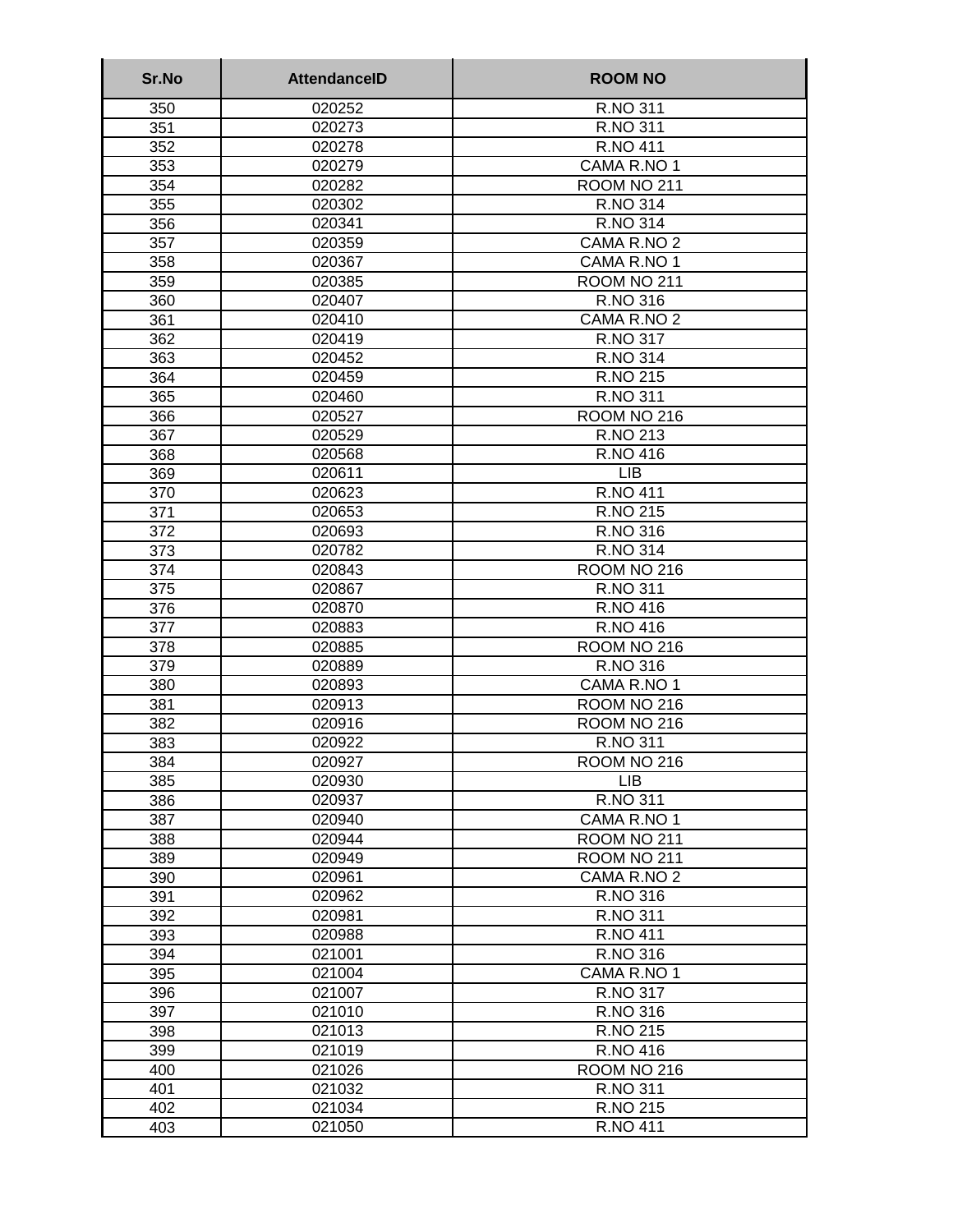| Sr.No      | <b>AttendanceID</b> | <b>ROOM NO</b>       |
|------------|---------------------|----------------------|
| 404        | 021054              | CAMA R.NO 2          |
| 405        | 021055              | ROOM NO 216          |
| 406        | 021059              | CAMA R.NO 2          |
| 407        | 021061              | <b>R.NO 311</b>      |
| 408        | 021064              | ROOM NO 211          |
| 409        | 021065              | <b>R.NO 416</b>      |
| 410        | 021066              | R.NO 311             |
| 411        | 021087              | R.NO 416             |
| 412        | 021108              | R.NO 213             |
| 413        | 021125              | ROOM NO 211          |
| 414        | 021136              | R.NO 416             |
| 415        | 021146              | ROOM NO 211          |
| 416        | 021155              | ROOM NO 216          |
| 417        | 021168              | CAMA R.NO 1          |
| 418        | 021177              | CAMA R.NO 1          |
| 419        | 021183              | ROOM NO 211          |
| 420        | 021188              | ROOM NO 211          |
| 421        | 021262              | R.NO 316             |
| 422        | 021267              | R.NO 311             |
| 423        | 021269              | R.NO 416             |
| 424        | 021271              | R.NO 311             |
| 425        | 021277              | <b>R.NO 314</b>      |
| 426        | 021278              | <b>R.NO 411</b>      |
| 427        | 021287              | R.NO 314             |
| 428        | 021298              | R.NO 213             |
| 429        | 021306              | ROOM NO 216          |
| 430        | 021307              | <b>R.NO 317</b>      |
| 431        | 021309              | CAMA R.NO 1          |
| 432        | 021339              | <b>ROOM NO 216</b>   |
| 433        | 021347<br>021351    | R.NO 213             |
| 434        |                     | R.NO 311             |
| 435        | 021361              | R.NO 213<br>R.NO 317 |
| 436<br>437 | 021363<br>021381    | <b>LIB</b>           |
| 438        | 021404              | ROOM NO 211          |
| 439        | 021426              | <b>R.NO 314</b>      |
| 440        | 021472              | <b>R.NO 411</b>      |
| 441        | 021490              | <b>LIB</b>           |
| 442        | 021497              | R.NO 311             |
| 443        | 021519              | CAMA R.NO 1          |
| 444        | 021541              | <b>LIB</b>           |
| 445        | 021542              | R.NO 213             |
| 446        | 021543              | R.NO 311             |
| 447        | 021547              | CAMA R.NO 1          |
| 448        | 021550              | ROOM NO 216          |
| 449        | 021551              | R.NO 316             |
| 450        | 021555              | CAMA R.NO 1          |
| 451        | 021559              | R.NO 316             |
| 452        | 021576              | R.NO 411             |
| 453        | 021589              | ROOM NO 211          |
| 454        | 021592              | R.NO 317             |
| 455        | 021633              | CAMA R.NO 1          |
| 456        | 021642              | ROOM NO 211          |
| 457        | 021656              | ROOM NO 211          |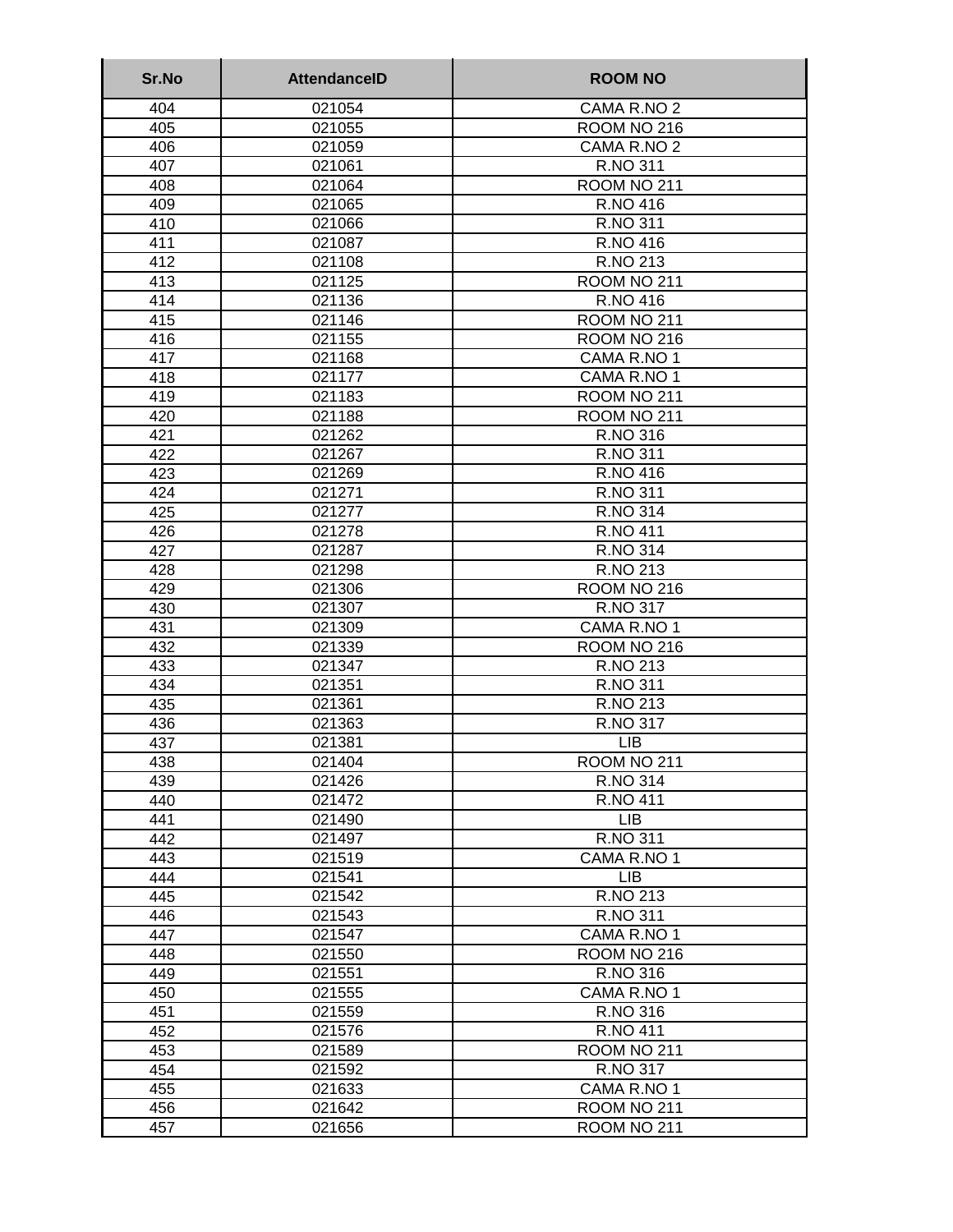| Sr.No      | <b>AttendanceID</b> | <b>ROOM NO</b>             |
|------------|---------------------|----------------------------|
| 458        | 021667              | R.NO 317                   |
| 459        | 021670              | R.NO 416                   |
| 460        | 021680              | R.NO 314                   |
| 461        | 021701              | R.NO 213                   |
| 462        | 021725              | <b>LIB</b>                 |
| 463        | 021754              | CAMA R.NO 1                |
| 464        | 021760              | R.NO 416                   |
| 465        | 021771              | <b>R.NO 314</b>            |
| 466        | 021773              | <b>LIB</b>                 |
| 467        | 021777              | CAMA R.NO 1                |
| 468        | 021832              | <b>R.NO 411</b>            |
| 469        | 021864              | CAMA R.NO 2                |
| 470        | 021879              | CAMA R.NO 2                |
| 471        | 021881              | <b>LIB</b>                 |
| 472        | 021906              | R.NO 316                   |
| 473        | 021911              | ROOM NO 211                |
| 474        | 021912              | R.NO 215                   |
| 475        | 021915              | R.NO 314                   |
| 476        | 021920              | R.NO 316                   |
| 477        | 021933              | R.NO 314                   |
| 478        | 021943              | <b>R.NO 411</b>            |
| 479        | 022003              | CAMA R.NO 2                |
| 480        | 022007              | R.NO 215                   |
| 481        | 022013              | R.NO 215                   |
| 482        | 022026              | R.NO 215                   |
| 483        | 022039              | ROOM NO 211                |
| 484        | 022041              | R.NO 314                   |
| 485        | 022049              | R.NO 311                   |
| 486        | 022057              | <b>LIB</b>                 |
| 487        | 022089              | R.NO 215                   |
| 488        | 022114              | CAMA R.NO 2                |
| 489        | 022118<br>022121    | CAMA R.NO 2<br>CAMA R.NO 2 |
| 490        | 022151              | R.NO 317                   |
| 491<br>492 |                     |                            |
| 493        | 022165<br>022167    | ROOM NO 211<br>ROOM NO 211 |
| 494        | 022275              | ROOM NO 216                |
| 495        | 022326              | ROOM NO 216                |
| 496        | 022358              | R.NO 314                   |
| 497        | 022370              | ROOM NO 211                |
| 498        | 022383              | R.NO 311                   |
| 499        | 022400              | <b>R.NO 411</b>            |
| 500        | 022401              | <b>R.NO 411</b>            |
| 501        | 022408              | R.NO 317                   |
| 502        | 022409              | R.NO 416                   |
| 503        | 022425              | CAMA R.NO 2                |
| 504        | 022465              | <b>R.NO 411</b>            |
| 505        | 022493              | R.NO 215                   |
| 506        | 022531              | R.NO 411                   |
| 507        | 022548              | ROOM NO 211                |
| 508        | 022555              | R.NO 316                   |
| 509        | 022582              | CAMA R.NO 1                |
| 510        | 022585              | R.NO 314                   |
| 511        | 022587              | R.NO 311                   |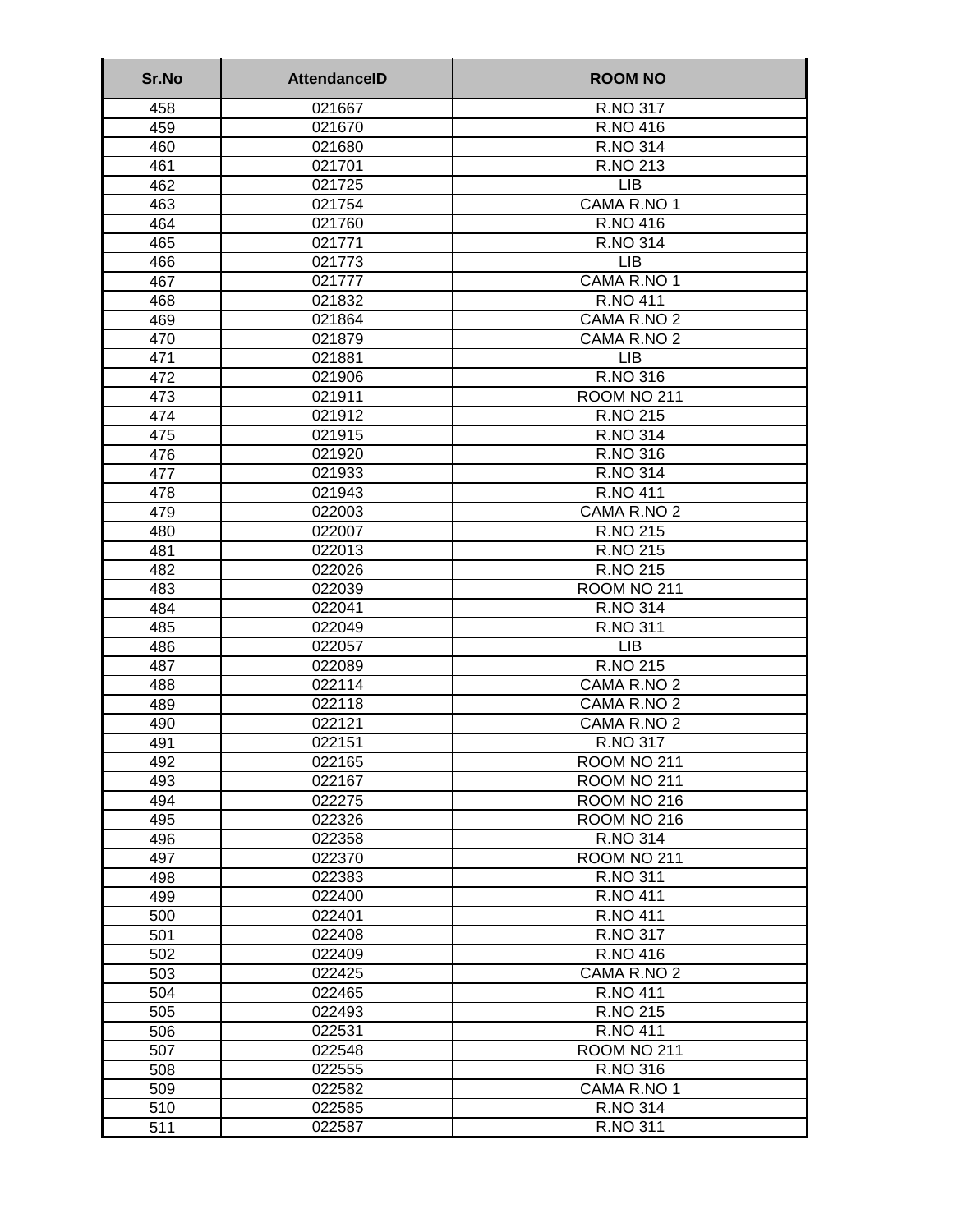| Sr.No      | <b>AttendancelD</b> | <b>ROOM NO</b>       |
|------------|---------------------|----------------------|
| 512        | 022588              | R.NO 411             |
| 513        | 022591              | ROOM NO 216          |
| 514        | 022592              | R.NO 317             |
| 515        | 022614              | ROOM NO 211          |
| 516        | 022615              | <b>R.NO 411</b>      |
| 517        | 022625              | ROOM NO 211          |
| 518        | 022626              | ROOM NO 211          |
| 519        | 022629              | CAMA R.NO 1          |
| 520        | 022635              | R.NO 215             |
| 521        | 022637              | <b>R.NO 314</b>      |
| 522        | 022642              | R.NO 316             |
| 523        | 022670              | R.NO 213             |
| 524        | 022705              | R.NO 316             |
| 525        | 022713              | ROOM NO 216          |
| 526        | 022764              | R.NO 311             |
| 527        | 022767              | <b>R.NO 411</b>      |
| 528        | 022778              | R.NO 314             |
| 529        | 022786              | R.NO 311             |
| 530        | 022788              | R.NO 416             |
| 531        | 022790              | <b>LIB</b>           |
| 532        | 022795              | R.NO 416             |
| 533        | 022811              | ROOM NO 211          |
| 534        | 022822              | <b>ROOM NO 216</b>   |
| 535        | 022825              | CAMA R.NO 1          |
| 536        | 022826              | R.NO 311             |
| 537        | 022874              | ROOM NO 211          |
| 538        | 022908              | R.NO 316             |
| 539        | 022910              | ROOM NO 216          |
| 540        | 022945              | ROOM NO 216          |
| 541        | 022957              | CAMA R.NO 2          |
| 542        | 022994<br>023023    | R.NO 213<br>R.NO 215 |
| 543        | 023067              | R.NO 213             |
| 544<br>545 | 023096              | ROOM NO 216          |
| 546        | 023221              | <b>LIB</b>           |
| 547        | 023248              | R.NO 316             |
| 548        | 023287              | <b>R.NO 411</b>      |
| 549        | 023305              | CAMA R.NO 2          |
| 550        | 023308              | ROOM NO 216          |
| 551        | 023309              | <b>LIB</b>           |
| 552        | 023358              | R.NO 314             |
| 553        | 023361              | R.NO 316             |
| 554        | 023362              | CAMA R.NO 1          |
| 555        | 023373              | ROOM NO 211          |
| 556        | 023380              | R.NO 213             |
| 557        | 023398              | CAMA R.NO 2          |
| 558        | 023399              | R.NO 215             |
| 559        | 023404              | ROOM NO 216          |
| 560        | 023438              | R.NO 411             |
| 561        | 023472              | <b>LIB</b>           |
| 562        | 023479              | <b>R.NO 411</b>      |
| 563        | 023490              | R.NO 314             |
| 564        | 023493              | CAMA R.NO 1          |
| 565        | 023504              | R.NO 213             |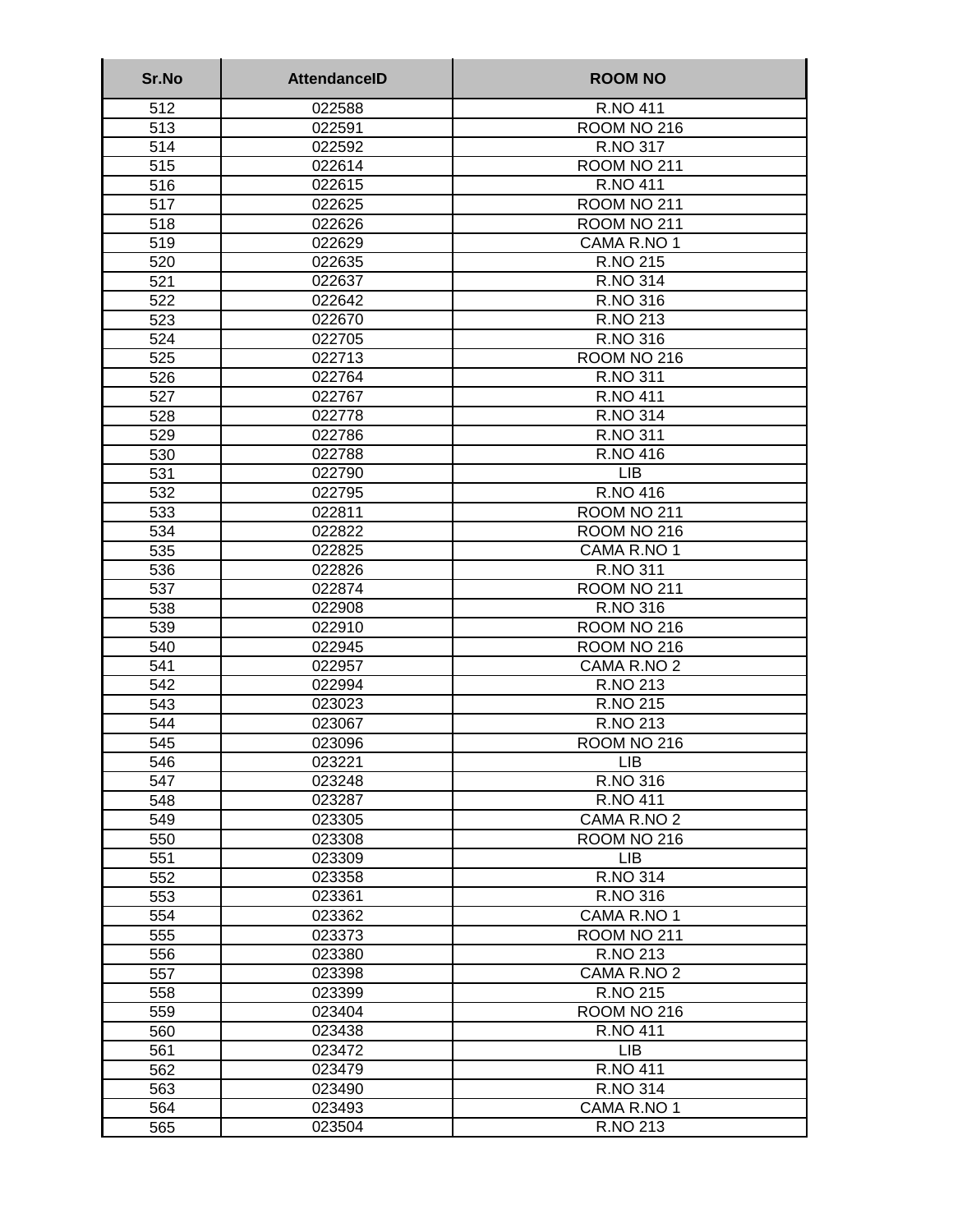| Sr.No      | <b>AttendanceID</b> | <b>ROOM NO</b>                 |
|------------|---------------------|--------------------------------|
| 566        | 023508              | R.NO 411                       |
| 567        | 023509              | <b>R.NO 411</b>                |
| 568        | 023536              | CAMA R.NO 2                    |
| 569        | 023542              | R.NO 316                       |
| 570        | 023566              | CAMA R.NO 2                    |
| 571        | 023567              | R.NO 416                       |
| 572        | 023570              | CAMA R.NO 1                    |
| 573        | 023590              | CAMA R.NO 1                    |
| 574        | 023592              | <b>R.NO 317</b>                |
| 575        | 023593              | <b>R.NO 411</b>                |
| 576        | 023599              | R.NO 416                       |
| 577        | 023600              | R.NO 213                       |
| 578        | 023603              | <b>R.NO 411</b>                |
| 579        | 023607              | <b>R.NO 411</b>                |
| 580        | 023615              | <b>R.NO 316</b>                |
| 581        | 023619              | <b>LIB</b>                     |
| 582        | 023622              | CAMA R.NO 2                    |
| 583        | 023630              | <b>LIB</b>                     |
| 584        | 023634              | ROOM NO 216                    |
| 585        | 023640              | CAMA R.NO 2                    |
| 586        | 023665              | CAMA R.NO 1                    |
| 587        | 023668              | R.NO 311                       |
| 588        | 023671              | ROOM NO 211                    |
| 589        | 023680              | ROOM NO 216                    |
| 590        | 023707              | ROOM NO 211                    |
| 591        | 023712              | ROOM NO 216                    |
| 592        | 023725              | ROOM NO 216                    |
| 593        | 023829              | R.NO 213                       |
| 594<br>595 | 023877              | R.NO 314                       |
|            | 023975<br>023993    | ROOM NO 216<br><b>R.NO 314</b> |
| 596<br>597 | 023994              | CAMA R.NO 2                    |
| 598        | 024041              | R.NO 314                       |
| 599        | 024066              | <b>R.NO 411</b>                |
| 600        | 024147              | ROOM NO 211                    |
| 601        | 024150              | CAMA R.NO 1                    |
| 602        | 024154              | <b>LIB</b>                     |
| 603        | 024157              | R.NO 416                       |
| 604        | 024162              | ROOM NO 216                    |
| 605        | 024194              | ROOM NO 211                    |
| 606        | 024210              | R.NO 311                       |
| 607        | 024243              | R.NO 316                       |
| 608        | 024256              | <b>R.NO 314</b>                |
| 609        | 024260              | R.NO 213                       |
| 610        | 024262              | <b>R.NO 411</b>                |
| 611        | 024263              | CAMA R.NO 2                    |
| 612        | 024272              | CAMA R.NO 1                    |
| 613        | 024278              | R.NO 317                       |
| 614        | 024286              | R.NO 213                       |
| 615        | 024296              | R.NO 215                       |
| 616        | 024333              | R.NO 316                       |
| 617        | 024345              | R.NO 213                       |
| 618        | 024365              | R.NO 316                       |
| 619        | 024411              | LIB                            |